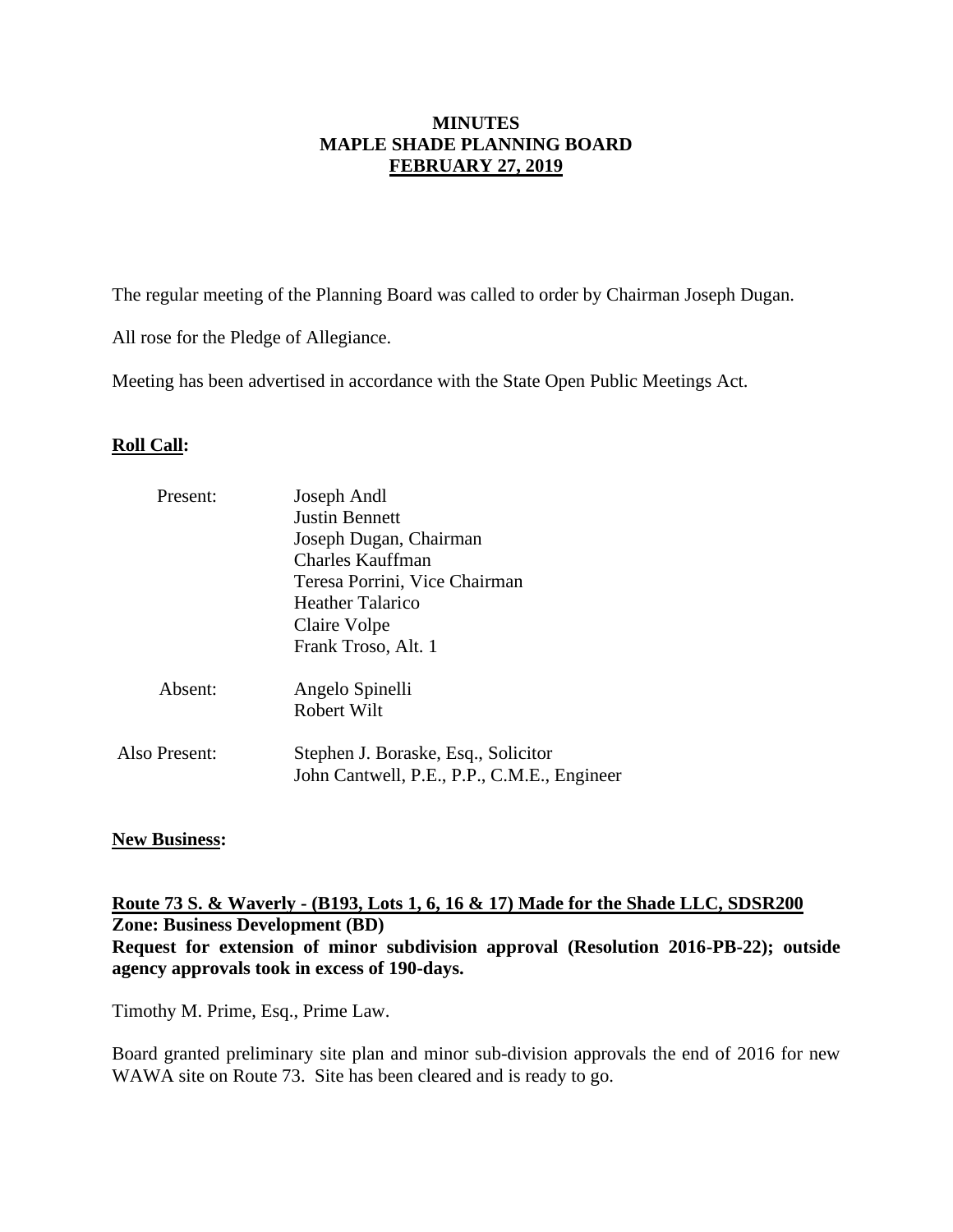### **MINUTES MAPLE SHADE PLANNING BOARD FEBRUARY 27, 2019 Page 2**

**Board:** None

**Public**: None Motion to Close Public Portion: Porrini/Volpe. All In Favor.

Motion to Approve: Porrini/Kauffman. Roll Call: All Approve.

# **2891 Rt 73 South (Unit 1) – Block 173; Lot 6.03; K & S Enterprises; P-19-3 Zone: Planned Development (PD) Existing Use: Vacant Store Proposed Use: Retail Application: Change of Use – Site plan waiver request**

Alan Lauer, (representing Landlord); Narinder Bhasin; additional individual sworn in by Attorney Boraske.

Formerly owned Shell station at Fox Meadow. Station was not able to survive; WAWA convenience store/gas station opened at Fox Meadow. They are planning on opening a convenience store across Rt. 73 – groceries and money grams. Hours will be 7 AM – 10 PM. Employees: 2.

**Public:** None. Motion to Close Public Portion: Porrini/Troso. All In Favor.

**Board:** None. Comments by Mr. Cantwell – deliveries, trash, recyclables. No improvements to outside. Parking lot is deteriorating, and should be taken care of in the future.

Motion to Approve: Talarico/Porrini. Roll Call: All Approve.

## **475 Rt 38 W. – Block 144; Lot 10; Gary Mathoan; P-19-1 Zone: Highway Commercial (HC) Existing Use: Gas Station Application: Change of Use - Site Plan Waiver request – convert old workshop into convenience store**

Gary Mathoan, applicant, sworn in by Attorney Boraske.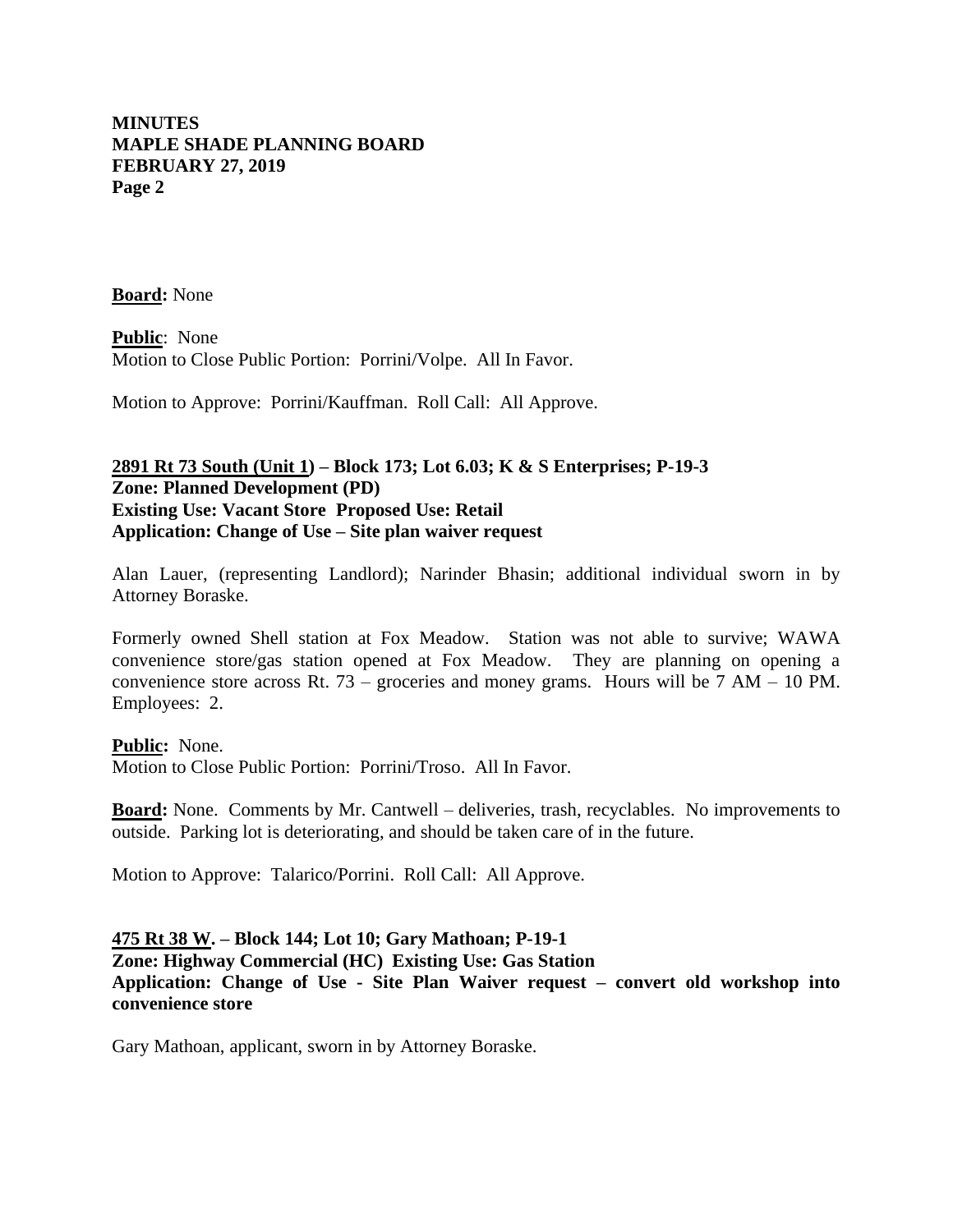## **MINUTES MAPLE SHADE PLANNING BOARD FEBRUARY 27, 2019 Page 3**

Building was formerly used for storage. Wants to convert into a convenience store – selling only candy, chips, tobacco items, etc. Plans to knock wall down and install shelving and coolers for drinks.

Comments by Mr. Cantwell: Per ordinance, a minimum of ten parking spaces is required for combined gas station/convenience store; for anything less, a "c" variance is needed. Discussion of parking situation. Trash will be taken to another site.

**Public:** None Motion to Close Public Portion: Kauffman/Porrini. All In Favor.

#### **Board:**None

Motion to Approve: Porrini/Talarico. Roll Call: All Approve.

#### **Old Business:**None

#### **Minutes:**

January 23, 2019 Motion to Approve: Troso/Talarico. All In Favor.

#### **Reports:**

#### **Solicitor – Resolutions:**

2019-PB-1: 461 Rt 38 W. – Block 144; Lot 18; Thu Hien Hoang (Beauty Salon) Motion to Approve: Kauffman/Volpe. Roll Call: All Approve.

| Eligible to Approve: Justin Bennett |                  | Claire Volpe       |
|-------------------------------------|------------------|--------------------|
|                                     | Charles Kauffman | Robert Wilt        |
|                                     | Teresa Porrini   | <b>Frank Troso</b> |

2019-PB-2: 6 N. Forklanding Rd. – Block 63; Lot 8; Vanessa Frank-Finney Motion to Approve: Porrini/Kauffman. Roll Call: All Approve.

| Eligible to Approve: Justin Bennett |                  | Claire Volpe       |
|-------------------------------------|------------------|--------------------|
|                                     | Charles Kauffman | Robert Wilt        |
|                                     | Teresa Porrini   | <b>Frank Troso</b> |